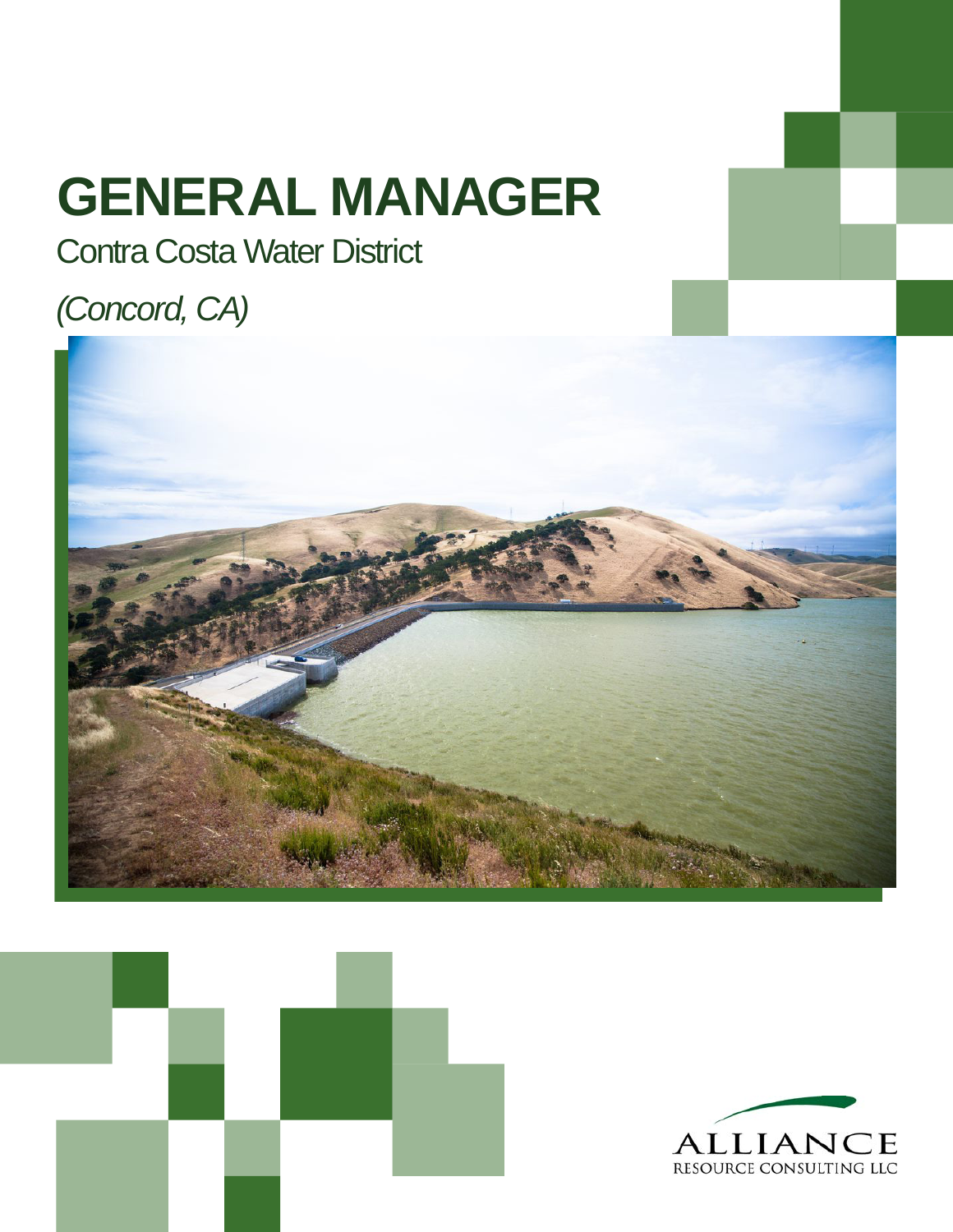## **ALLIANCE**<br>RESOURCE CONSULTING LLC







#### **THE DISTRICT**

The Contra Costa Water District delivers safe, clean water to approximately 500,000 people in central and eastern Contra Costa County in Northern California. The District is governed by 5 elected directors, each representing a division of approximately 110,000 people. Currently, 310 people work for the District. The Fiscal Year 2023 budget is \$186,656,535. CCWD is committed to employee safety and the values and goals of a diverse and inclusive workforce.

Formed in 1936 to provide water for irrigation and industry, Contra Costa Water District is one of the largest urban water districts in California and a leader in drinking-water treatment technology and source water protection. In addition to providing drinking water to residences and businesses, the District also serves major industrial customers and agricultural customers in the area.

Contra Costa Water District owns, operates, and maintains an elaborate array of facilities and infrastructure. Its assets include 4 intakes from the Sacramento-San Joaquin Delta, the Los Vaqueros conveyance system, a 48-mile canal, the Shortcut Pipeline, 4 reservoirs, 4 dams, 2 levees, and 3 water treatment plants. In carrying out its duties, the District collaborates with 8 peer agencies, 10 client cities, and numerous businesses in its service area, including several refineries. It also maintains important strategic alliances with the California Urban Water Agencies (CUWA), Association of California Water Agencies (ACWA), Contra Costa Special Districts Association (CCSDA), American Water Works Association (AWWA), and the Bay Area Council. Underpinning all of this is Contra Costa Water District's commitment to providing excellent service to its customers.

Additional information can be found at the District's website, cowater.com.

#### **THE IDEAL CANDIDATE**

Contra Costa Water District is seeking a dynamic, strategic, results-oriented General Manager to guide the organization through challenging times as California continues to grapple with droughts and economic uncertainty and the District works to expand operations and bring its aging infrastructure up-to-date.

The ideal candidate will have a knack for identifying creative solutions to complex problems and the conviction to see them through. They will be bold when faced with difficult challenges and effective at removing obstacles to ensure the District is able to fulfill its obligation to deliver safe, clean water to its customers. They will understand that rate increases will be necessary in the future and will develop appropriate justification to ensure they stand up to public review and receive Board approval.

They will have superior project management skills and the ability to oversee large, complex projects including the Los Vaqueros Reservoir Expansion Project and the Canal Modernization Project whose combined costs exceed \$1.6 billion. They will be adept at managing large project budgets, securing bond debt, leveraging short- and long-term financing, pursuing grant funding, restructuring debt, and ensuring that performance and reporting requirements are met.

Finally, they will be a proponent of and champion for organizational diversity.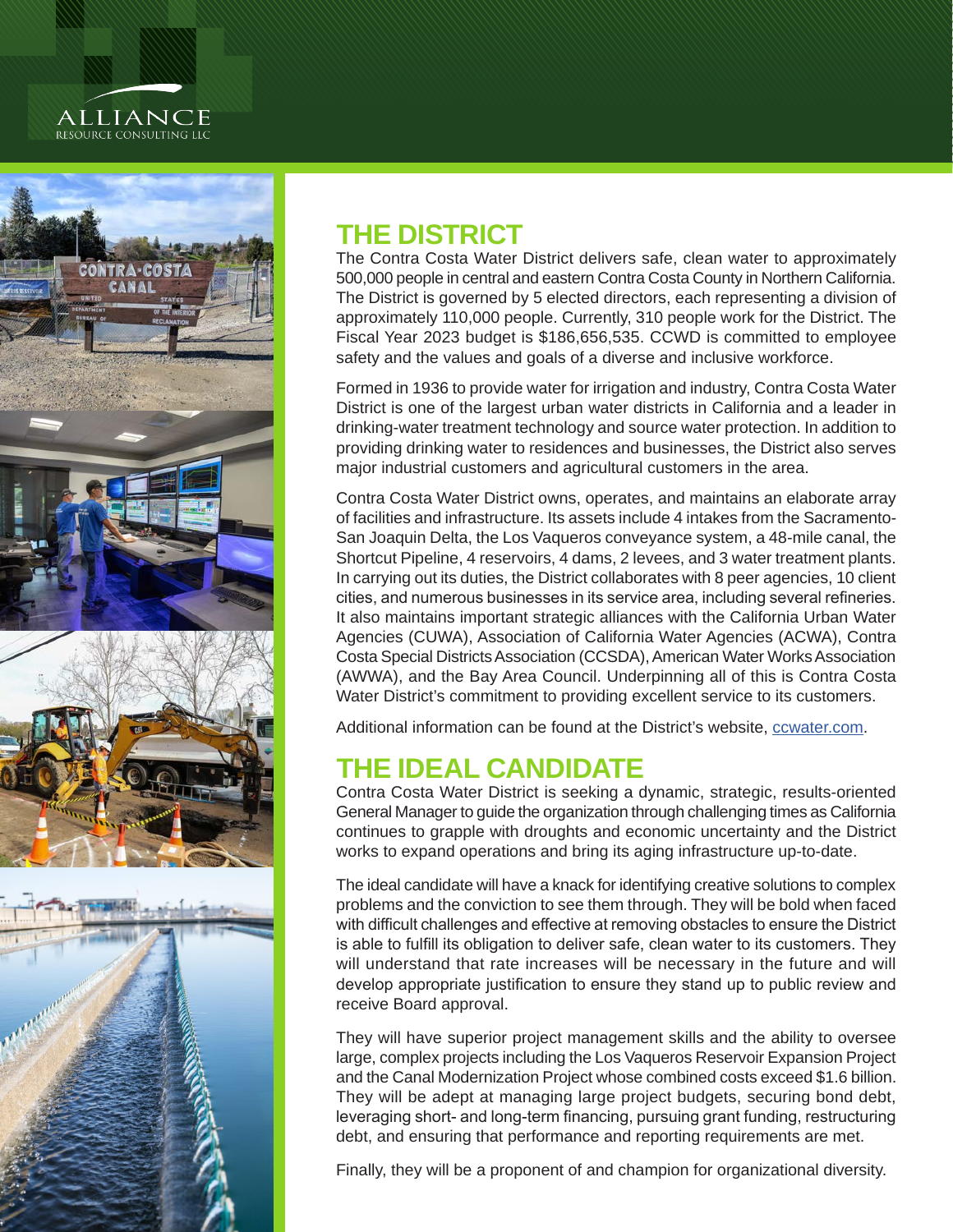The successful candidate for the position of General Manager will be:

**A Leader** who is committed to organizational excellence through safety, diversity, equity, inclusivity, and professionalism.

**Fully Transparent** and in constant contact with the Board of Directors.

**A Skilled Administrator** with strong financial acumen and the proven ability to develop and manage large, complex budgets.

**An Excellent Communicator** and accomplished presenter who has an outgoing and personable communication style, exceptional listening skills, and the ability to build trust, drive change, and influence people.

**A Role Model** who exemplifies the District's shared values of teamwork, safety, trust, exceptional service, employee success, recognition, responsibility, communication, continuous improvement, and who hires, motivates, and retains highly skilled, service-minded employees.

**A Collaborator** who establishes and maintains positive relationships with external agencies.

**Confident** and self-assured, yet adaptable, with a sense of humility and the ability to see programs and projects through to completion.

#### **THE POSITION**

Reporting to and receiving policy direction from the Board of Directors, the General Manager plans, organizes, directs, and controls the activities and operations of the Contra Costa Water District consistent with the District's mission to provide the best quantity and quality supply of water at the lowest possible cost to District ratepayers. Essential job duties include:

- Acting as agent for the Board of Directors in the administration of District offices, departments and institutions
- Advising the Board on matters of policy and administration; formulating and presenting to the Board plans to implement policies and accomplish goals established by the Board; and directing implementation of the system of priorities and levels of service established by the Board
- Maintaining and improving a strong safety culture that keeps every employee and member of the public safe and healthy
- Implementing and expanding the District's newly developed 5-year Diversity and Inclusion Master Plan, utilizing previous experience to leverage employee engagement to build an inclusive District culture with diverse perspectives and approaches to fulfilling the District mission
- Directing, overseeing, and participating in the development of the District's work plan; assigning work activities, projects and programs to Assistant General Managers and appropriate department heads; monitoring work flow; reviewing and evaluating departments' products, methods and procedures
- Supervising and directing preparation of the annual District budget; directing, reviewing and evaluating annual budget requests of all District departments; and directing the preparation of budget recommendations to the Board of Directors
- Directing continuous review of District expenditures throughout the fiscal year to ensure proper expenditures of authorized funds
- Recommending a long-range plan of capital improvements, including provision of pertinent financial data and financing recommendations
- Providing an in-depth analysis and review of all District programs on a regular basis in such a manner that the Board may make policy decisions; and devising ways of achieving efficiency and economy in all District operations